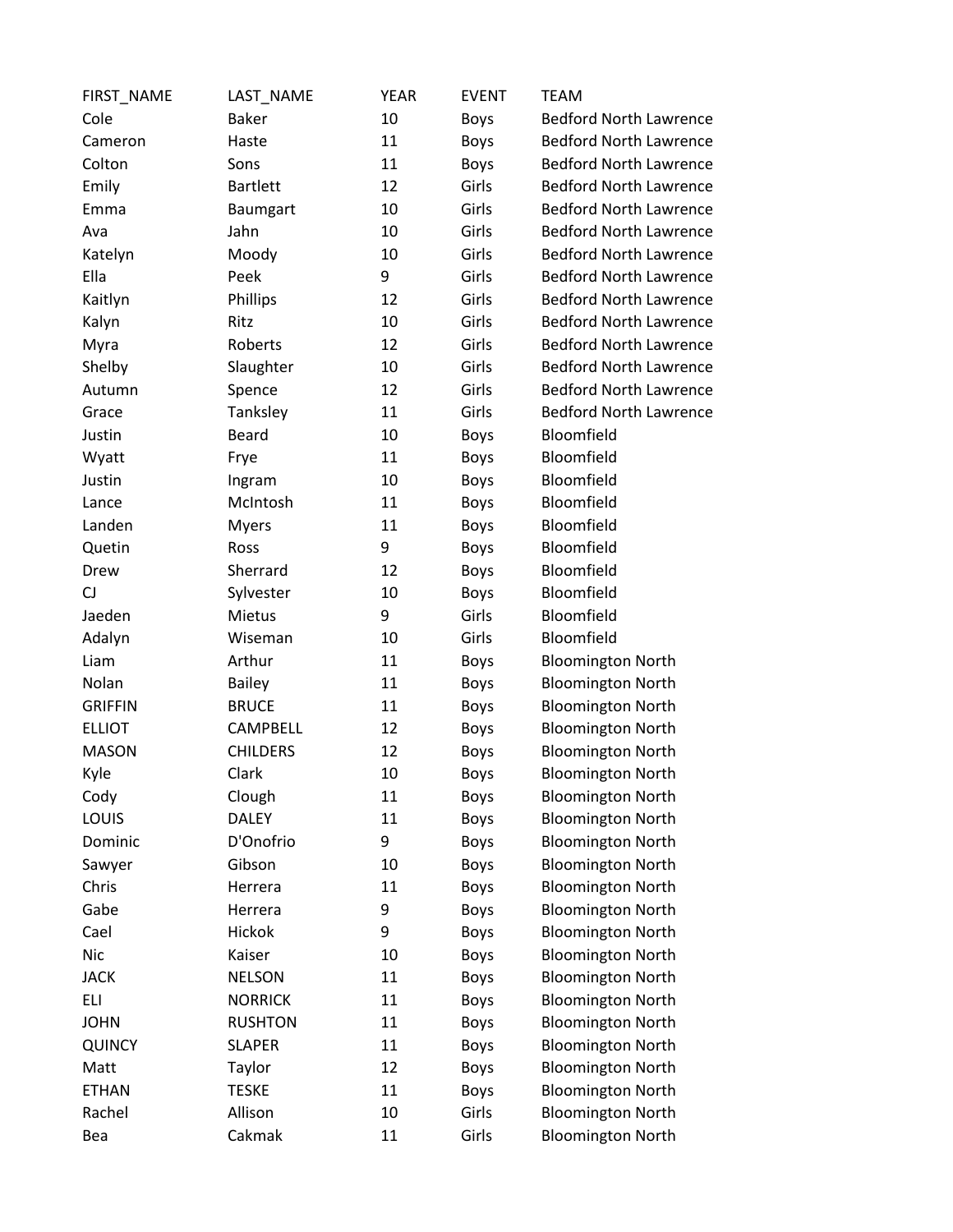| <b>OLIVIA</b>    | <b>KAISER</b>        | 12 | Girls       | <b>Bloomington North</b> |
|------------------|----------------------|----|-------------|--------------------------|
| Solveig          | <b>Ksander Hicks</b> | 12 | Girls       | <b>Bloomington North</b> |
| <b>MELISSA</b>   | <b>MAHAFFEY</b>      | 11 | Girls       | <b>Bloomington North</b> |
| Denali           | McDermott-Sipe       | 9  | Girls       | <b>Bloomington North</b> |
| Iris             | Menczer              | 10 | Girls       | <b>Bloomington North</b> |
| <b>MARIKATE</b>  | <b>MORRISON</b>      | 12 | Girls       | <b>Bloomington North</b> |
| Sarah            | Nicola               | 9  | Girls       | <b>Bloomington North</b> |
| <b>AVERY</b>     | <b>NJAU</b>          | 11 | Girls       | <b>Bloomington North</b> |
| Caroline         | Norrick              | 9  | Girls       | <b>Bloomington North</b> |
| Samantha         | Scott                | 9  | Girls       | <b>Bloomington North</b> |
| Nola             | Somers Glenn         | 9  | Girls       | <b>Bloomington North</b> |
| <b>SHELBY</b>    | <b>STEGEMOLLER</b>   | 11 | Girls       | <b>Bloomington North</b> |
| Mikalah          | Wiles                | 10 | Girls       | <b>Bloomington North</b> |
| Aubrey           | Yake                 | 9  | Girls       | <b>Bloomington North</b> |
| Neal             | Alderson             | 12 | Boys        | <b>Bloomington South</b> |
| Max              | Arterberry           | 10 | Boys        | <b>Bloomington South</b> |
| <b>JOHN</b>      | <b>ASPLUND</b>       | 12 | Boys        | <b>Bloomington South</b> |
| Emerson          | <b>Bessler</b>       | 12 | <b>Boys</b> | <b>Bloomington South</b> |
| <b>JACK</b>      | <b>GILDEA</b>        | 10 | Boys        | <b>Bloomington South</b> |
| Reid             | Hubbard              | 11 | Boys        | <b>Bloomington South</b> |
| Brayden          | Johnson              | 9  | <b>Boys</b> | <b>Bloomington South</b> |
| <b>JACOB</b>     | <b>KELLER</b>        | 10 | Boys        | <b>Bloomington South</b> |
| Luke             | Kidd                 | 12 | Boys        | <b>Bloomington South</b> |
| Joseph           | Merkley              | 10 | Boys        | <b>Bloomington South</b> |
| Simon            | Moore                | 11 | Boys        | <b>Bloomington South</b> |
| SAMUEL           | PLUMER               | 12 | Boys        | <b>Bloomington South</b> |
| Ryan             | Rheam                | 9  | Boys        | <b>Bloomington South</b> |
| Jack             | Seyer                | 10 | Boys        | <b>Bloomington South</b> |
| Hunter           | Tabor                | 9  | Boys        | <b>Bloomington South</b> |
| <b>DANTE</b>     | VALENTINO            | 11 | Boys        | <b>Bloomington South</b> |
| ZANDER           | <b>WEST</b>          | 11 | <b>Boys</b> | <b>Bloomington South</b> |
| Suoming          | Zhang                | 9  | <b>Boys</b> | <b>Bloomington South</b> |
| <b>JOSEPH</b>    | ZINKAN               | 9  | <b>Boys</b> | <b>Bloomington South</b> |
| <b>KATHERINE</b> | <b>BARADA</b>        | 9  | Girls       | <b>Bloomington South</b> |
| <b>CHLOE</b>     | <b>BORDERS</b>       | 10 | Girls       | <b>Bloomington South</b> |
| <b>OLIVIA</b>    | <b>BRUMMETT</b>      | 12 | Girls       | <b>Bloomington South</b> |
| <b>EMMA</b>      | CALLAHAN             | 10 | Girls       | <b>Bloomington South</b> |
| <b>MORGAN</b>    | <b>COCKERILL</b>     | 9  | Girls       | <b>Bloomington South</b> |
| Ella             | Cummings             | 10 | Girls       | <b>Bloomington South</b> |
| MACKENZIE        | <b>FREEMAN</b>       | 9  | Girls       | <b>Bloomington South</b> |
| <b>AUDREY</b>    | FREEMAN-DAY          | 9  | Girls       | <b>Bloomington South</b> |
| <b>MARISA</b>    | <b>GILES</b>         | 10 | Girls       | <b>Bloomington South</b> |
| Sierra           | Giordano             | 10 | Girls       | <b>Bloomington South</b> |
| Clara            | Graham               | 9  | Girls       | <b>Bloomington South</b> |
| Addison          | Hensley              | 12 | Girls       | <b>Bloomington South</b> |
| Marie            | Hogan                | 11 | Girls       | <b>Bloomington South</b> |
| <b>SERINE</b>    | KAO                  | 12 | Girls       | <b>Bloomington South</b> |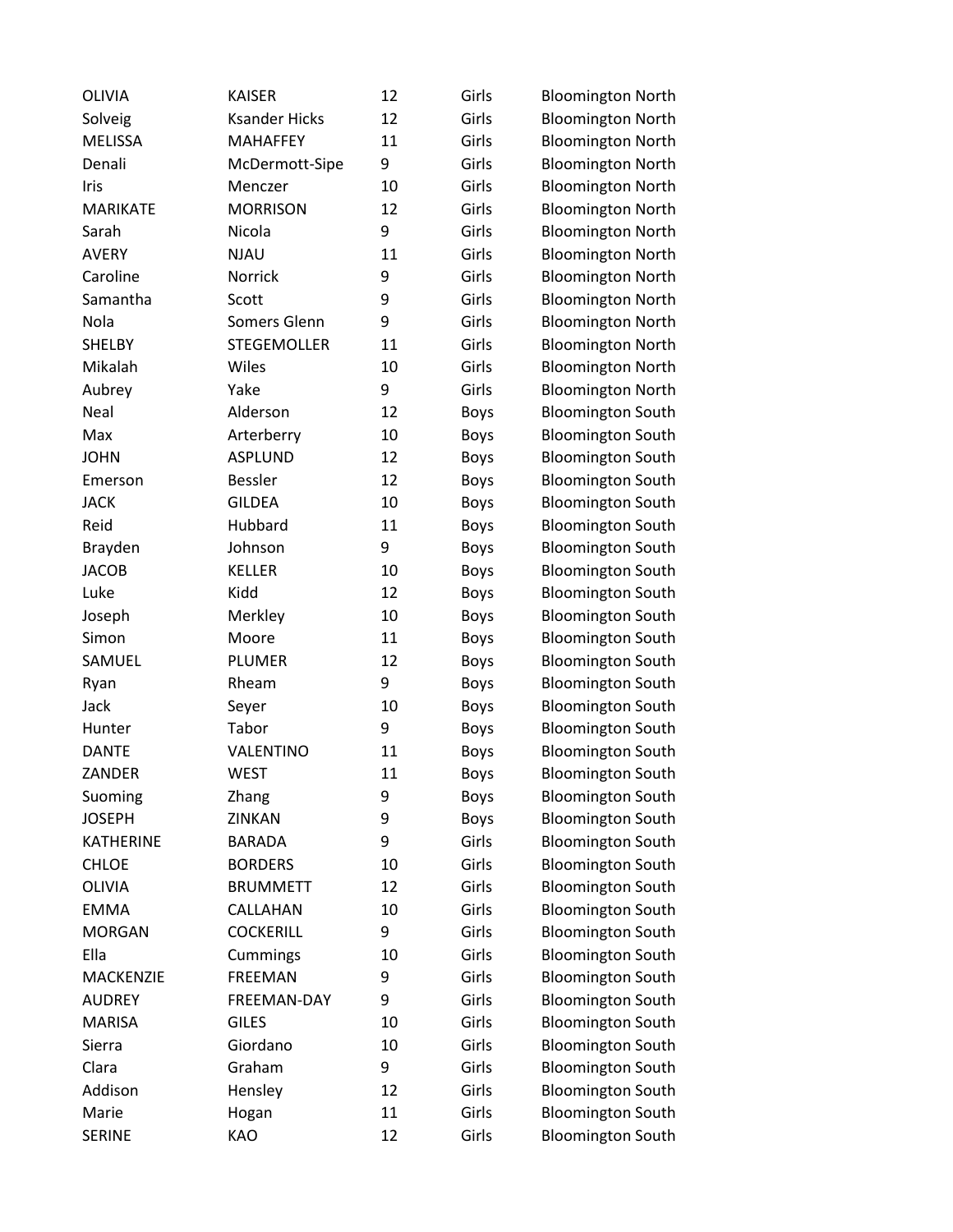| <b>GIANINA</b>   | LA BELLA          | 9  | Girls       | <b>Bloomington South</b> |
|------------------|-------------------|----|-------------|--------------------------|
| <b>JOSIE</b>     | <b>LOBRING</b>    | 12 | Girls       | <b>Bloomington South</b> |
| <b>NORA</b>      | <b>LOPILATO</b>   | 9  | Girls       | <b>Bloomington South</b> |
| <b>JESSICA</b>   | <b>MAY</b>        | 9  | Girls       | <b>Bloomington South</b> |
| Adrienne         | Morrow            | 11 | Girls       | <b>Bloomington South</b> |
| <b>LILY</b>      | <b>MYERS</b>      | 10 | Girls       | <b>Bloomington South</b> |
| <b>KALYNE</b>    | <b>OLIVER</b>     | 11 | Girls       | <b>Bloomington South</b> |
| LILLIAN          | <b>RADEMACHER</b> | 12 | Girls       | <b>Bloomington South</b> |
| <b>ISABELLE</b>  | <b>RAUH</b>       | 12 | Girls       | <b>Bloomington South</b> |
| <b>EVA</b>       | <b>ROCKHILL</b>   | 9  | Girls       | <b>Bloomington South</b> |
| Tatum            | Rose              | 10 | Girls       | <b>Bloomington South</b> |
| Megan            | Sibray            | 12 | Girls       | <b>Bloomington South</b> |
| SHAYLA           | <b>STANTON</b>    | 12 | Girls       | <b>Bloomington South</b> |
| <b>HAZEL</b>     | <b>STRINGER</b>   | 10 | Girls       | <b>Bloomington South</b> |
| <b>TAYLOR</b>    | <b>UNDERWOOD</b>  | 9  | Girls       | <b>Bloomington South</b> |
| Isabella         | Vesperini         | 11 | Girls       | <b>Bloomington South</b> |
| Olivia           | Walsh             | 12 | Girls       | <b>Bloomington South</b> |
| <b>TEAGAN</b>    | <b>WEST</b>       | 9  | Girls       | <b>Bloomington South</b> |
| <b>AUBREY</b>    | <b>WYNN</b>       | 11 | Girls       | <b>Bloomington South</b> |
| <b>KATHERINE</b> | ZINKAN            | 12 | Girls       | <b>Bloomington South</b> |
| Wyatt            | Adams             | 10 | Boys        | Clay City                |
| Braydon          | Baumgartner       | 10 | Boys        | Clay City                |
| Clay             | <b>Brown</b>      | 10 | Boys        | Clay City                |
| Jacob            | Hogg              | 11 | Boys        | Clay City                |
| Mason            | Laswell           | 12 | Boys        | Clay City                |
| John             | Lowder            | 12 | Boys        | Clay City                |
| Karter           | Neiswinger        | 11 | Boys        | Clay City                |
| Clayton          | Rector            | 9  | Boys        | Clay City                |
| Ashton           | Schultz           | 11 | <b>Boys</b> | Clay City                |
| Tara             | Arthur            | 12 | Girls       | Clay City                |
| Cambri           | <b>Booe</b>       | 10 | Girls       | Clay City                |
| Celeah           | <b>Burton</b>     | 11 | Girls       | Clay City                |
| Olivia           | Owens             | 10 | Girls       | Clay City                |
| Jadison          | Robinson          | 12 | Girls       | Clay City                |
| Elyssa           | Secrest           | 12 | Girls       | Clay City                |
| Macy             | Tucker            | 10 | Girls       | Clay City                |
| Carlee           | Unger             | 10 | Girls       | Clay City                |
| Chase            | Elliott           | 9  | Boys        | Eastern (Pekin)          |
| Dylan            | Everage           | 11 | Boys        | Eastern (Pekin)          |
| Kaden            | Gibson            | 10 | Boys        | Eastern (Pekin)          |
| Glenn            | Gosnell           | 9  | Boys        | Eastern (Pekin)          |
| Caleb            | Jones             | 11 | Boys        | Eastern (Pekin)          |
| David            | Smith             | 11 | Boys        | Eastern (Pekin)          |
| Kaden            | Temple            | 9  | Boys        | Eastern (Pekin)          |
| Reece            | Wineinger         | 9  | Boys        | Eastern (Pekin)          |
| Ava              | Sowder            | 10 | Girls       | Eastern (Pekin)          |
| Luke             | Abram             | 10 | Boys        | Eastern Greene           |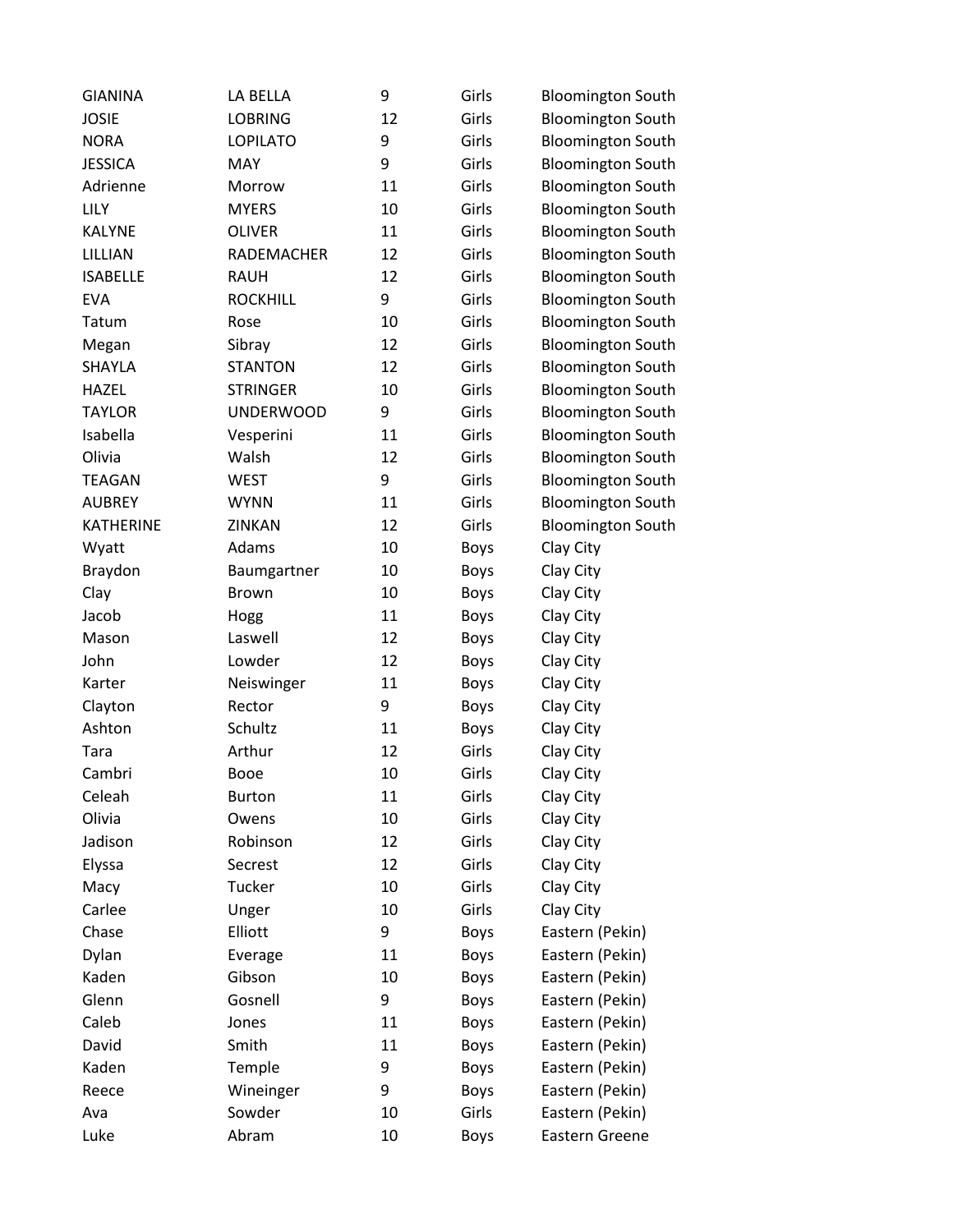| Adam           | Anderson        | 12 | <b>Boys</b> | Eastern Greene               |
|----------------|-----------------|----|-------------|------------------------------|
| Maddox         | Ault            | 9  | <b>Boys</b> | Eastern Greene               |
| <b>Brandon</b> | Flieger         | 11 | <b>Boys</b> | Eastern Greene               |
| Dustin         | Lester          | 12 | Boys        | Eastern Greene               |
| Caleb          | Lindsey         | 12 | <b>Boys</b> | Eastern Greene               |
| Jacob          | Lindsey         | 12 | <b>Boys</b> | Eastern Greene               |
| Oliver         | Pate            | 9  | <b>Boys</b> | Eastern Greene               |
| Isaac          | Roach           | 9  | <b>Boys</b> | Eastern Greene               |
| Alex           | Schwanke        | 10 | Boys        | Eastern Greene               |
| William        | Valentine       | 11 | <b>Boys</b> | Eastern Greene               |
| Ashley         | Hudson          | 10 | Girls       | Eastern Greene               |
| Jaylynn        | Payne           | 9  | Girls       | Eastern Greene               |
| Anthony        | Gough           | 10 | <b>Boys</b> | Edgewood                     |
| Elliott        | Gough           | 12 | Boys        | Edgewood                     |
| Josh           | Kohne           | 9  | <b>Boys</b> | Edgewood                     |
| Evans          | Abby Kate       | 11 | Girls       | Edgewood                     |
| Galindo        | Anna            | 11 | Girls       | Edgewood                     |
| Crain          | Annalyssa       | 12 | Girls       | Edgewood                     |
| <b>Bitner</b>  | Clara           | 9  | Girls       | Edgewood                     |
| Crain          | Clara           | 10 | Girls       | Edgewood                     |
| <b>Bitner</b>  | Emma            | 11 | Girls       | Edgewood                     |
| Doyle          | Olivia          | 11 | Girls       | Edgewood                     |
| Werner         | Olivia          | 12 | Girls       | Edgewood                     |
| Perry          | Paige           | 10 | Girls       | Edgewood                     |
| Haskett        | Riley           | 9  | Girls       | Edgewood                     |
| Piper          | Stephens        | 9  | Girls       | Edgewood                     |
| Lucas          | Burlingham      | 11 | <b>Boys</b> | Lighthouse Christian Academy |
| Hannah         | <b>Browning</b> | 12 | Girls       | Lighthouse Christian Academy |
| Madeline       | Esslinger       | 10 | Girls       | Lighthouse Christian Academy |
| Lily           | Rasmusen        | 11 | Girls       | Lighthouse Christian Academy |
| Peyton         | Smith           | 9  | Girls       | Linton-Stockton              |
| Lucas          | Slaten          | 11 | <b>Boys</b> | Mitchell                     |
| Lara           | <b>Brace</b>    | 10 | Girls       | Mitchell                     |
| Elizabeth      | Gillespie       | 10 | Girls       | Mitchell                     |
| Katlyn         | Hall            | 10 | Girls       | Mitchell                     |
| Sydney         | Richardson      | 10 | Girls       | Mitchell                     |
| Emily          | Schrader        | 12 | Girls       | Mitchell                     |
| AJ             | Smith           | 10 | Girls       | Mitchell                     |
| Zoey           | Smith           | 9  | Girls       | Mitchell                     |
| Emma           | Sowders         | 10 | Girls       | Mitchell                     |
| Chloe          | Young           | 12 | Girls       | Mitchell                     |
| Adam           | Walker          | 11 | <b>Boys</b> | North Central (Farmersburg)  |
| Zachary        | Weir            | 12 | <b>Boys</b> | North Central (Farmersburg)  |
| Stuart         | <b>Bennett</b>  | 11 | <b>Boys</b> | Northview                    |
| Corbin         | <b>Butts</b>    | 12 | Boys        | Northview                    |
| Thomas         | Chapman         | 12 | Boys        | Northview                    |
| Douglas        | Dillman         | 9  | <b>Boys</b> | Northview                    |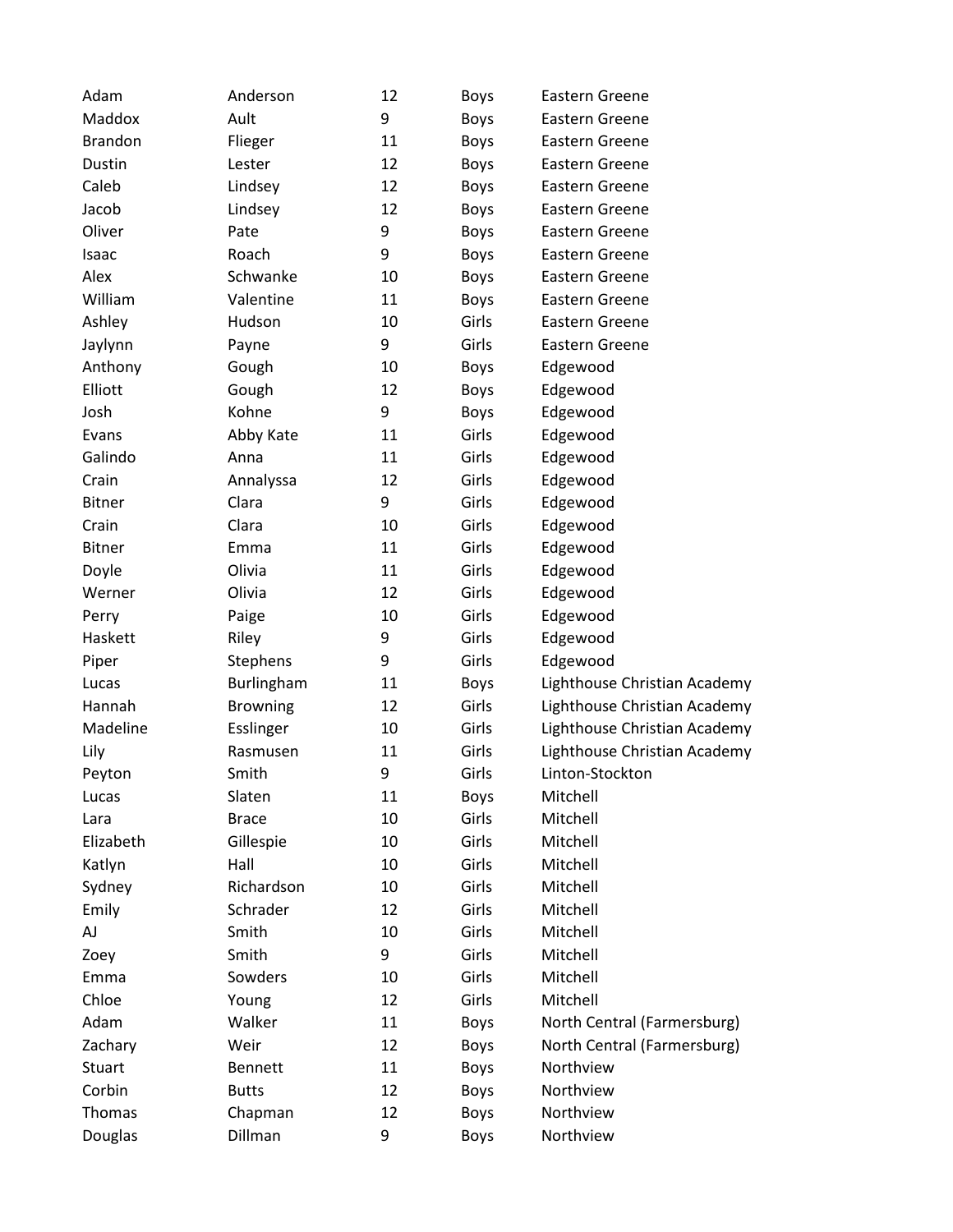| Logan          | Graf            | 11 | <b>Boys</b> | Northview             |
|----------------|-----------------|----|-------------|-----------------------|
| Jcim           | Grant           | 9  | <b>Boys</b> | Northview             |
| <b>Miles</b>   | Haviland        | 11 | <b>Boys</b> | Northview             |
| Wesley         | Heiliger        | 10 | <b>Boys</b> | Northview             |
| Kaden          | Jordan          | 9  | <b>Boys</b> | Northview             |
| Nathan         | Kellar          | 9  | <b>Boys</b> | Northview             |
| <b>Braeden</b> | Knerr           | 12 | <b>Boys</b> | Northview             |
| Carter         | Mullenix        | 12 | <b>Boys</b> | Northview             |
| Matthew        | Mullenix        | 9  | <b>Boys</b> | Northview             |
| Camden         | Parkey          | 9  | <b>Boys</b> | Northview             |
| Jared          | Parkey          | 11 | <b>Boys</b> | Northview             |
| Xander         | Shillings       | 11 | <b>Boys</b> | Northview             |
| Hank           | Slater          | 10 | <b>Boys</b> | Northview             |
| Hunter         | Strain          | 12 | <b>Boys</b> | Northview             |
| Piper          | <b>Brinkman</b> | 9  | Girls       | Northview             |
| Rebekah        | Dillman         | 9  | Girls       | Northview             |
| Maisie         | Eldridge        | 10 | Girls       | Northview             |
| Addison        | Goodwin         | 10 | Girls       | Northview             |
| Gnister        | Grant           | 9  | Girls       | Northview             |
| Ellia          | Hayes           | 9  | Girls       | Northview             |
| Abigail        | Kumpf           | 9  | Girls       | Northview             |
| Madison        | Lovett          | 9  | Girls       | Northview             |
| Jaiden         | Lutes           | 9  | Girls       | Northview             |
| Halle          | Miller          | 10 | Girls       | Northview             |
| Katelyn        | Morrison        | 10 | Girls       | Northview             |
| Hannah         | Petscher        | 11 | Girls       | Northview             |
| <b>Briley</b>  | Shillings       | 10 | Girls       | Northview             |
| Hannah         | Slater          | 10 | Girls       | Northview             |
| Delaney        | Trout           | 10 | Girls       | Northview             |
| Patrick        | Alston          | 9  | <b>Boys</b> | Orleans               |
| Tate           | Hall            | 12 | Boys        | Orleans               |
| Allison        | Hughett         | 10 | Girls       | Orleans               |
| Tristan        | Calvin          | 9  | <b>Boys</b> | Owen Valley           |
| Kenzington     | <b>Brown</b>    | 12 | Girls       | Owen Valley           |
| Camie          | Forston         | 11 | Girls       | Owen Valley           |
| Sydney         | Jemison         | 11 | Girls       | Owen Valley           |
| Madison        | Kay             | 10 | Girls       | Owen Valley           |
| Nova           | Mobley          | 9  | Girls       | Owen Valley           |
| Lilyanna       | Smith           | 9  | Girls       | Owen Valley           |
| Taylor         | York            | 9  | Girls       | Owen Valley           |
| <b>Blake</b>   | Harris          | 11 | Boys        | Parke Heritage        |
| <b>Brandon</b> | Todd            | 10 | Boys        | <b>Riverton Parke</b> |
| Emily          | Mager           | 11 | Girls       | <b>Riverton Parke</b> |
| Lanie          | Roberts         | 9  | Girls       | Salem                 |
| JT             | May             | 9  | Boys        | Shakamak              |
| Lilly          | Linneweber      | 12 | Girls       | Shakamak              |
| Carly          | Reynolds        | 12 | Girls       | Shakamak              |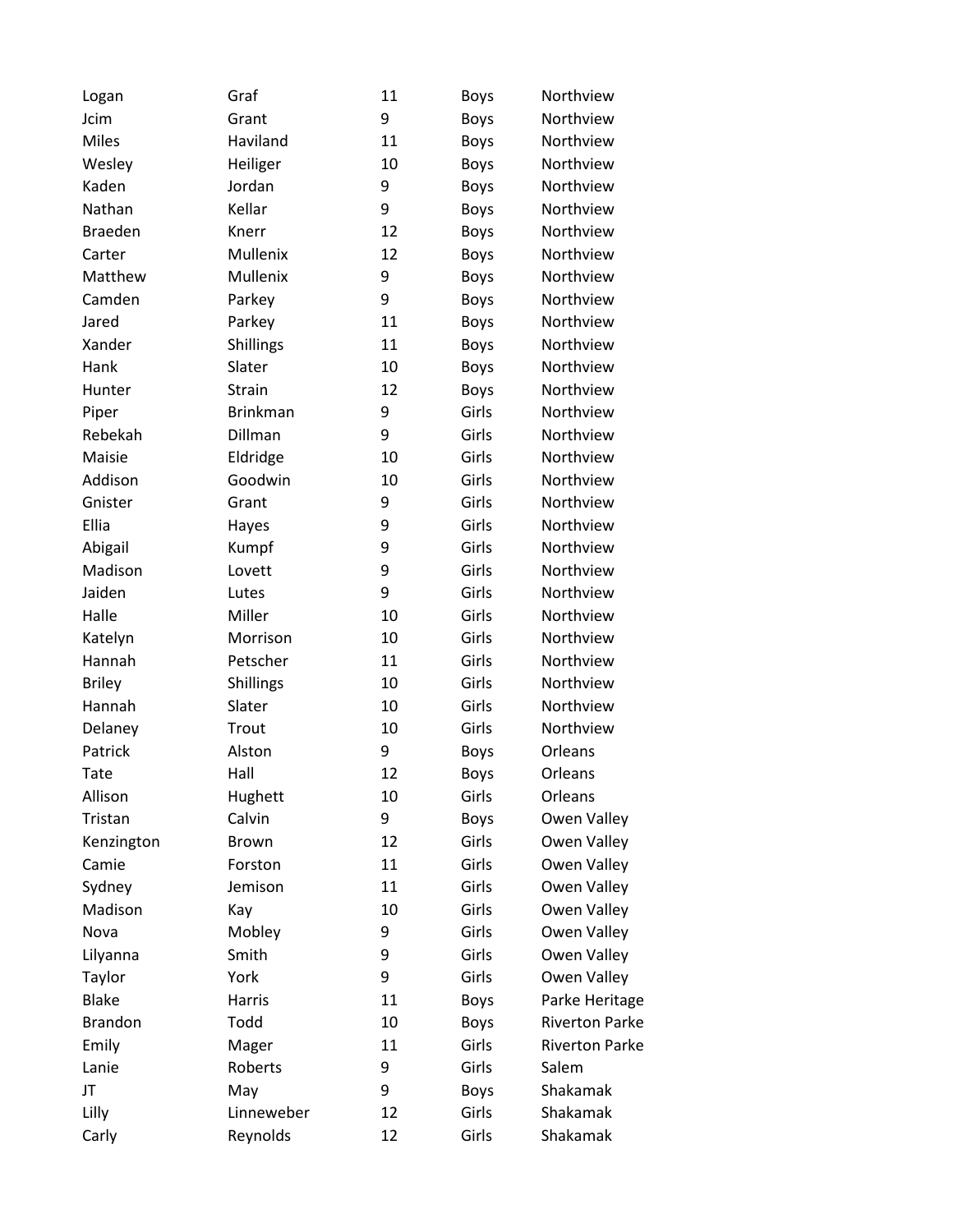| Emily          | Meyer           | 10 | Girls       | South Vermillion       |
|----------------|-----------------|----|-------------|------------------------|
| Jacob          | Chastain        | 9  | <b>Boys</b> | Sullivan               |
| William        | King            | 12 | Boys        | Sullivan               |
| Dossan         | Lamb            | 12 | Boys        | Sullivan               |
| Paul           | Lueking         | 9  | Boys        | Sullivan               |
| Timothy        | Lueking         | 11 | Boys        | Sullivan               |
| Benjamin       | McKinley        | 9  | <b>Boys</b> | Sullivan               |
| Ryder          | Pinkston        | 9  | <b>Boys</b> | Sullivan               |
| Marcus         | Roshel          | 9  | Boys        | Sullivan               |
| Hanna          | <b>Burkhart</b> | 10 | Girls       | Sullivan               |
| Kate           | Ridgway         | 9  | Girls       | Sullivan               |
| Anthony        | Adams           | 12 | Boys        | Terre Haute North Vigo |
| Evan           | Adams           | 11 | Boys        | Terre Haute North Vigo |
| Michael        | Aimone          | 12 | Boys        | Terre Haute North Vigo |
| Gavin          | Connor          | 10 | <b>Boys</b> | Terre Haute North Vigo |
| Preston        | Dowell          | 12 | Boys        | Terre Haute North Vigo |
| Austin         | Fitzgerald      | 10 | Boys        | Terre Haute North Vigo |
| lan            | Gadberry        | 12 | <b>Boys</b> | Terre Haute North Vigo |
| Isaac          | Kelly           | 11 | Boys        | Terre Haute North Vigo |
| Reece          | Lady            | 11 | Boys        | Terre Haute North Vigo |
| <b>Brayden</b> | Lemmons         | 11 | Boys        | Terre Haute North Vigo |
| Levy           | Lovell          | 9  | Boys        | Terre Haute North Vigo |
| Hayden         | McCarty         | 12 | Boys        | Terre Haute North Vigo |
| Zachary        | Miller          | 12 | Boys        | Terre Haute North Vigo |
| Logan          | Nicoson         | 11 | Boys        | Terre Haute North Vigo |
| Patrick        | O'Connor        | 12 | Boys        | Terre Haute North Vigo |
| Paul           | O'Connor        | 12 | Boys        | Terre Haute North Vigo |
| Nathaniel      | Roberts         | 11 | Boys        | Terre Haute North Vigo |
| Alexander      | Ross            | 10 | Boys        | Terre Haute North Vigo |
| Isaac          | Ross            | 10 | Boys        | Terre Haute North Vigo |
| George         | Shagley         | 11 | <b>Boys</b> | Terre Haute North Vigo |
| Collin         | Trausch         | 12 | <b>Boys</b> | Terre Haute North Vigo |
| Devin          | VanVactor       | 11 | <b>Boys</b> | Terre Haute North Vigo |
| Daniel         | Waltrip         | 10 | Boys        | Terre Haute North Vigo |
| David          | Webb            | 12 | Boys        | Terre Haute North Vigo |
| <b>Nerius</b>  | White           | 11 | Boys        | Terre Haute North Vigo |
| Garrett        | Wrightsman      | 11 | <b>Boys</b> | Terre Haute North Vigo |
| Dylan          | Zeck            | 10 | Boys        | Terre Haute North Vigo |
| Sophia         | <b>Barker</b>   | 9  | Girls       | Terre Haute North Vigo |
| Haylee         | Chumley         | 11 | Girls       | Terre Haute North Vigo |
| Kendall        | Crews           | 12 | Girls       | Terre Haute North Vigo |
| Kelsey         | Croft           | 9  | Girls       | Terre Haute North Vigo |
| Julianna       | Ervin           | 12 | Girls       | Terre Haute North Vigo |
| Nahlee         | Gordon          | 12 | Girls       | Terre Haute North Vigo |
| Kaylen         | Gustafson       | 12 | Girls       | Terre Haute North Vigo |
| Ye-Won         | Jung            | 9  | Girls       | Terre Haute North Vigo |
| Taylor         | Lovett          | 12 | Girls       | Terre Haute North Vigo |